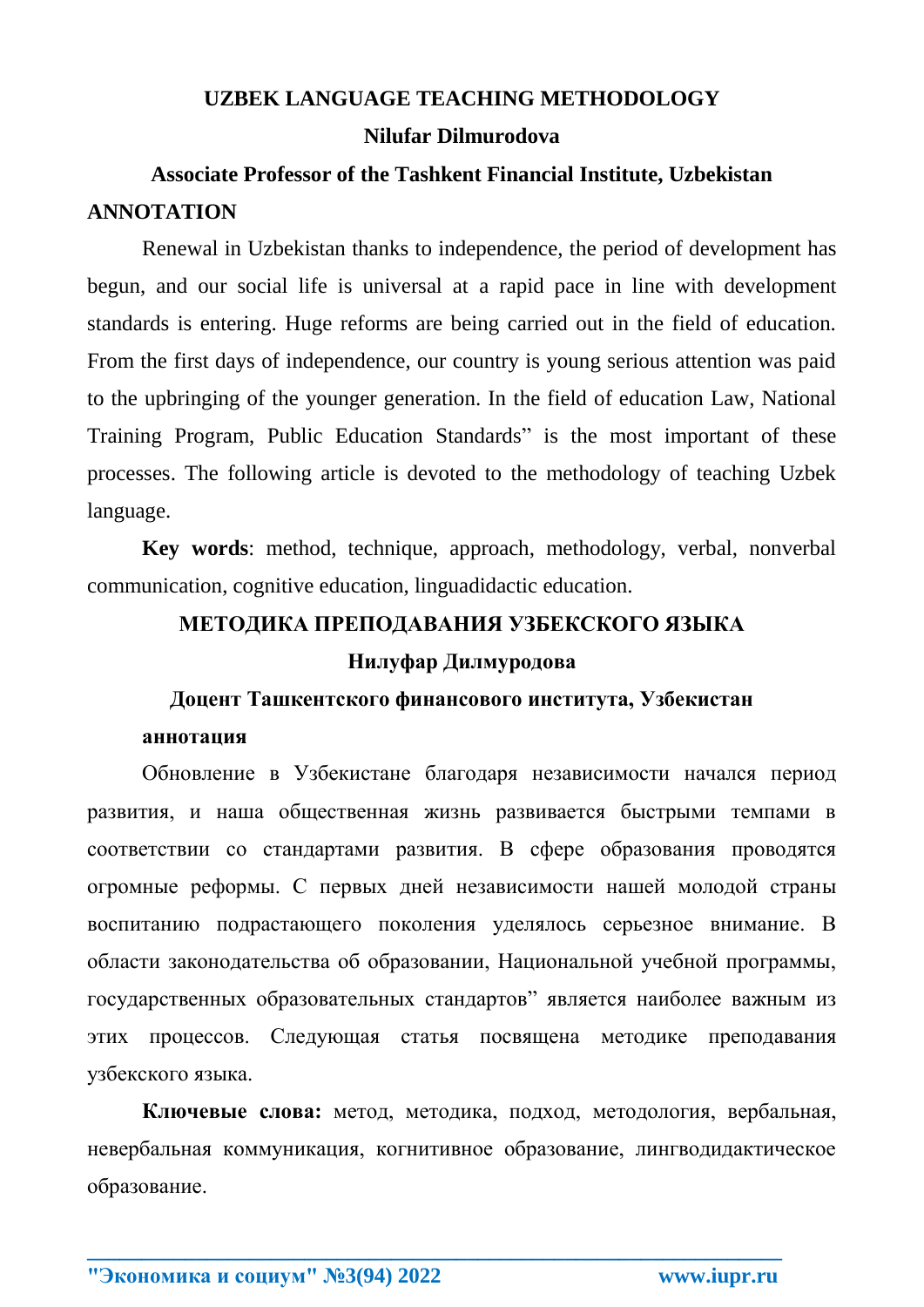## **INTRODUCTION**

Uzbek language teaching methodology is a rich experience of science to date found It as an independent science in the system of pedagogical sciences formed, evolved, continues to evolve. Its content development of a coherent system of mother tongue education, mother tongue lessons selection and implementation of methodological recommendations on the organization not only modern pedagogical in the field of methodology technologies, interactive methods of language learning is also the development of the scientific foundations expressed. 'Methods of teaching the Uzbek language, first of all, philosophy and with general linguistics and theoretical foundations of linguistics closely related. We know that language and speech are inseparable forms integrity. Again, they are not exactly the same phenomenon nor is it. They form the basis of speech activity.

There are so many types it's hard to say. Of these one is the communicative function. This is the connection between his people, attitude is related to the provision of treatment. Here to communicate information to others, to exchange ideas increases. And his tools have different looks. In particular, verbally, writing is also called paralinguistic in linguistics tools. Various gestures to the last category, facial expressions. In this case, the direct participation of the speech itself, may not participate.

### **MATERIALS AND METHODS**

Methods of teaching the native language based on the systematic study of the language to teach students to think independently and creatively, their vocabulary to increase one's wealth, to be able to listen and understand the speech of others, clear, concise expression, word choice and appropriateness, verbal and the formation of written speech skills, the harmony of form and content in the expression of ideas, the achievement of logical perfection.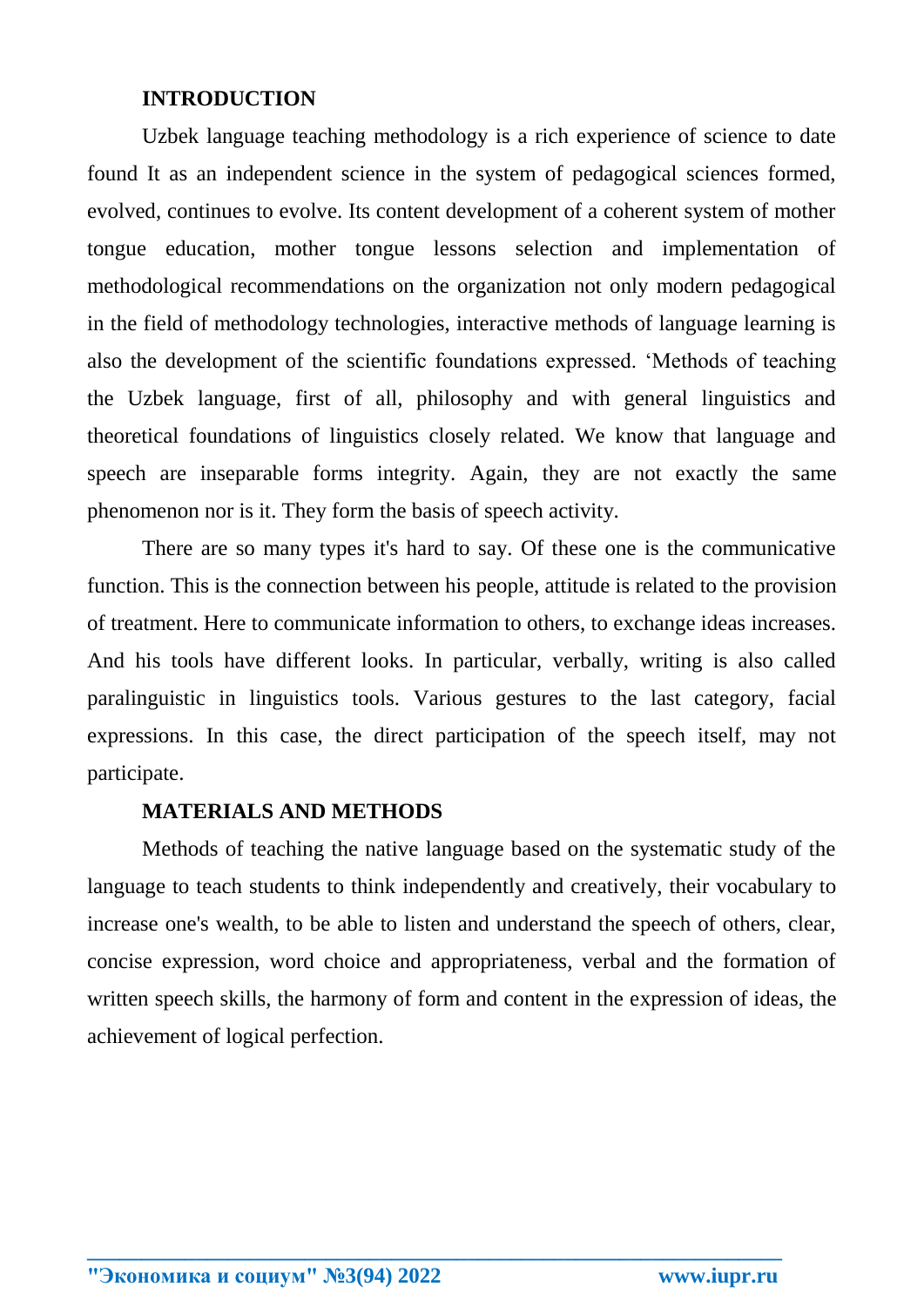

The student-education-teacher relationship is large is an important factor in increasing the effectiveness of education serves to provide a theoretical and practical rationale.

Pedagogical knowledge of the subject of teaching methods of the Uzbek language implementation in practice, effective from advanced pedagogical technologies focused on use. He is a creative thinker lingvodidactic (linguisticeducational) bases of formation learn. The owner of creative thinking, that is, growing and developing necessary for our developing country nurturing a person who is creative and able to think independently.

Delivery is the most important and urgent task faced by mother tongue education. Based on the latest technology, programs and textbooks that meet international standards creation - the demand of the period. It is in this context that scientific interpretations of the structure of modern Uzbek literary language. The system of lexical-grammatical relations has also been updated and developed. Therefore, pedagogical institutes and young people graduating from universities without special training find it difficult to conduct native language classes at the required level. In this book, the updated content of mother tongue teaching,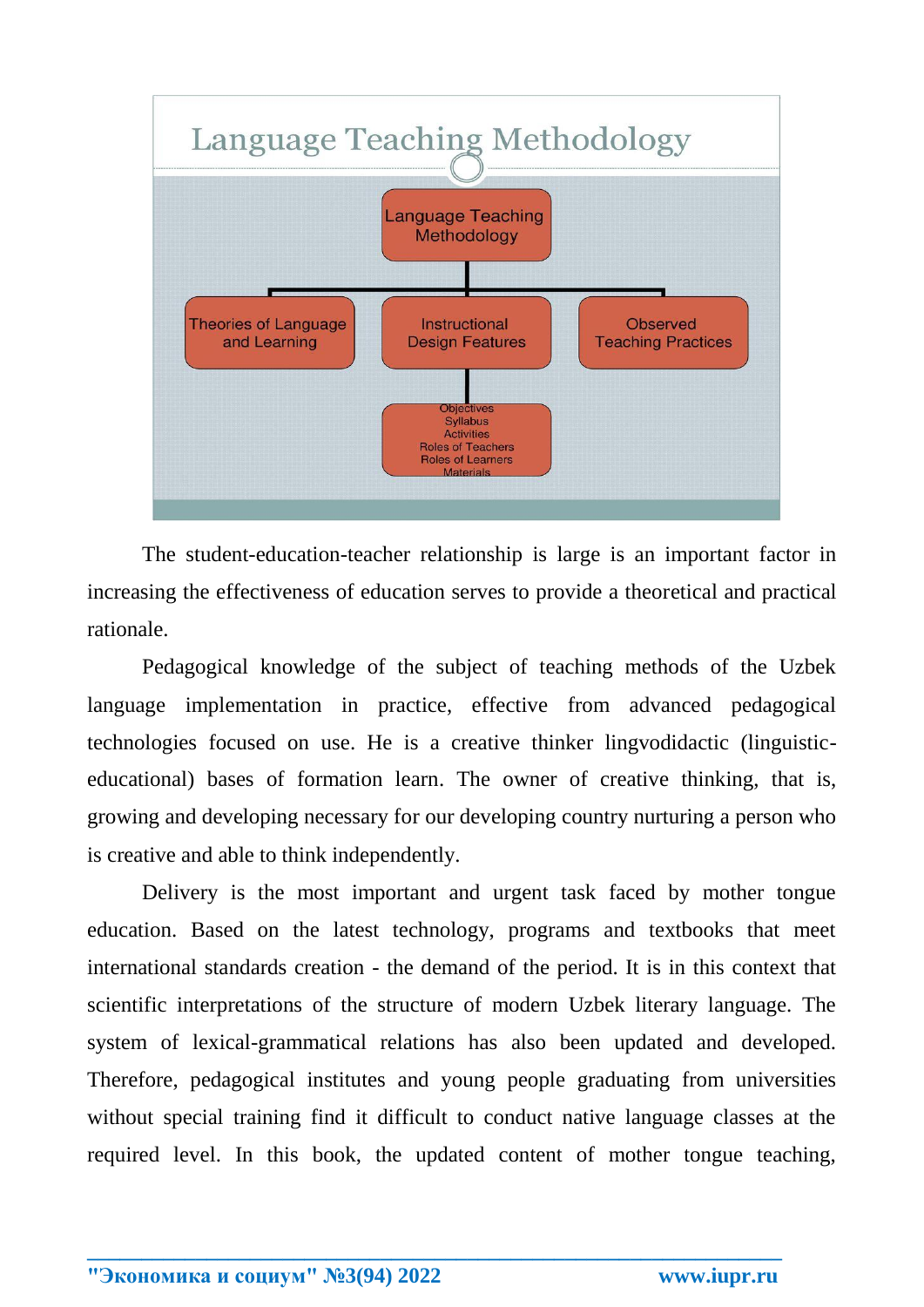technology - to the system of conscious verbal - cognitive education based on a brief understanding of it tried to give.

A market based on continuous competition fast-paced, entrepreneurial, adaptable, an active that can rapidly update goal-setting tools individuals will be needed. Therefore (education in Western countries) from a behavioral approach to a cognitive approach in the system the shift was noticeable. Cognitivism in the evaluation of human activity dominant in pedagogy and psychology until the 1960s differs from the behavioral approach as follows:

a) In the behaviorist approach, human behavior is an external environment often unconscious reactions understood as complexes;

b) In the cognitive approach, consciousness in these behaviors is education

The superiority of the skills and competencies formed on the basis of education, it is obvious that man and upbringing in a behaviorist approach in a sluggish, cognitive approach, they are active. As you know, the condition for living in economic conditions is human activity. Cognitivism was urgent in the United States and the West as early as the 1960s with pedagogy, began to enter into didactics. That's the flow verbal (i.e., communicative) of the most popular term in the period to show the activity and enthusiasm of the learner in communication aspiration) and conscious verbal-cognitive learning forms the direction of Famous pedagoguemethodologist D.

Based on this direction, the leading method in the educational process is discovery (ing.discovery).

Discovery education the essence of the method is that the learner completes each task discovering new material or something in the process of doing it is engaged in creating. So in the process of learning consciousness leads. The content of teaching the native language - phonetics, lexicology, grammar (morphology and syntax), methodology, correct pronunciation, correct spelling, word choice and sentence construction; creative thinking, correct thinking, clear expression, expressive reading, text processing, and text creation covers their activities.